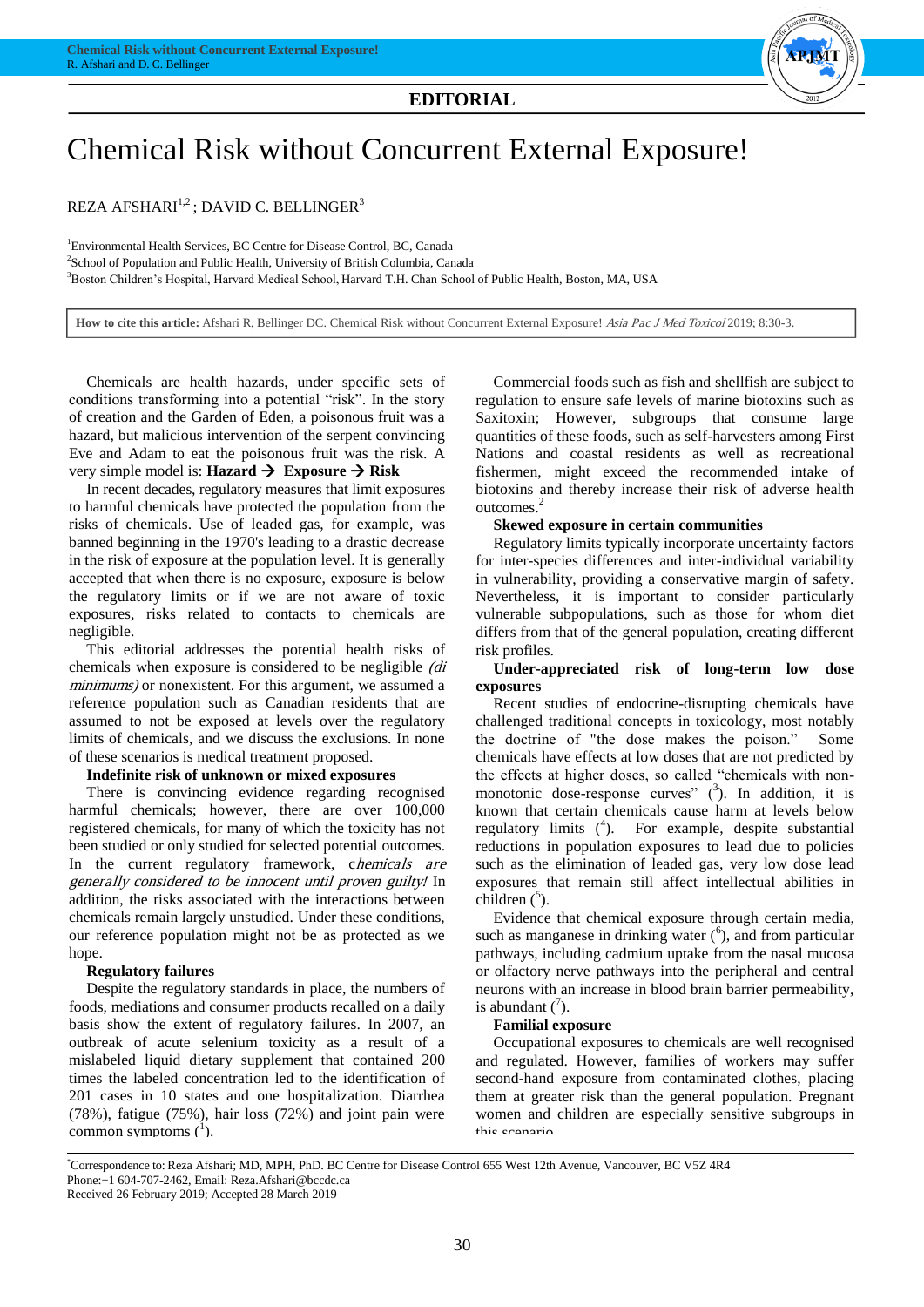#### **Vicinity exposure**

People who are living in the vicinity of industrial establishments, such as families of workers in remote mining settings, are at higher risk of exposure than the general population.

While dry cleaners that use highly toxic tetrachloroethylene and trichloroethylene are regulated as occupational exposures for healthy adults that work for 8 hours per day, families that live above dry cleaners and are exposed for extended periods of time (i.e. 24 hours a day) are not covered by current regulations and yet might be at higher risk. People who reside near crematoriums are at higher risk of exposure to mercury that is emitted from cremation of dental amalgam.

#### **Traveller's exposure**

While it has been taken for granted that exposure to lead via air is limited among Canadians, individuals who travel internationally to highly air polluted cities are exposed during their stay; this is even more important for frequent and long-term travellers. In addition, travellers often selfimport foods originated from other countries that might not be subject to strict regulations.

#### **Under-recognised sources of exposure**

Certain populations use tainted folk and traditional medicines  $\binom{8}{3}$  and street drugs  $\binom{9}{2}$  that are occasionally prepared or produced with highly toxic elements such as lead.

#### **Long term congenital (hidden internal) exposure**

Blood half-lives (HL) of certain chemicals, such as cadmium  $(10)$ , are very long (sometimes years). For certain chemicals that have shorter blood HL, other compartments can store and gradually release it, contributing to internal dose. For example, although it is widely recognised that blood lead HL is around 30 days according to tracer studies, lead has a much longer HL in bone, which acts as a source of internal exposure  $\binom{11}{1}$ . Lead kinetics in the human body follow a three [four] complement model with lead stored in bones (and in particular deep bones)  $(1213)$  for years.

This fact has clinical implications for individuals who emigrate from countries with high exposures to countries with lower exposures. Fetuses of newcomers who get pregnant years after immigrating can be at higher risk of exposure to cadmium and lead as compared to the general population. Bone stores may pose a threat to women of reproductive age long after exposure has declined  $(^{14})$ .

#### **Source mobilisation exposure**

Calcium metabolism changes drastically in humans during pregnancy and lactation, and in turn bone lead is mobilized and transferred to the more bioavailable compartment of the maternal circulation, increasing the risk of toxic effects to both the fetus and the mother  $(1115)$ . It is important to note that lead is mobilized from bone during the latter half of pregnancy. Increased calcium intake may reduce bone demineralization and hence lead mobilization  $(16)$ . Immobilization and vitamin D deficiency also mobilise calcium from bones and, in turn, stored lead (Figure 1).

--- Weight loss; certain chemicals such as dioxins, are stored in fat tissue. Any changes in fat mobilisation, such as weight loss, may increase blood levels, with additional internal risks.

#### **Discontinued exposure, but delayed effects**

Lifetime and perhaps even shorter periods of exposure to toxic elements increases cumulative cancer risk. Exposure leads to clinical manifestation, but also induces sub-clinical and molecular changes at earlier stages with no obvious clinical findings. Some individuals exposed to toxic chemicals in the past might show clinical findings only after a latency period, or so called "delayed effects". It has been shown that the rates of new health complications such as cancer and nonspecific secondary effects increase decades after exposure to chemical warfare agents  $(17 \t{18})$ . Newcomers to Canada who were exposed in the past to aflatoxin in foods may be at increased risk of hepatocellular carcinoma long after immigration. Higher past exposure to cadmium, with its long HL, is associated with a delayed increase in the risk of kidney diseases.



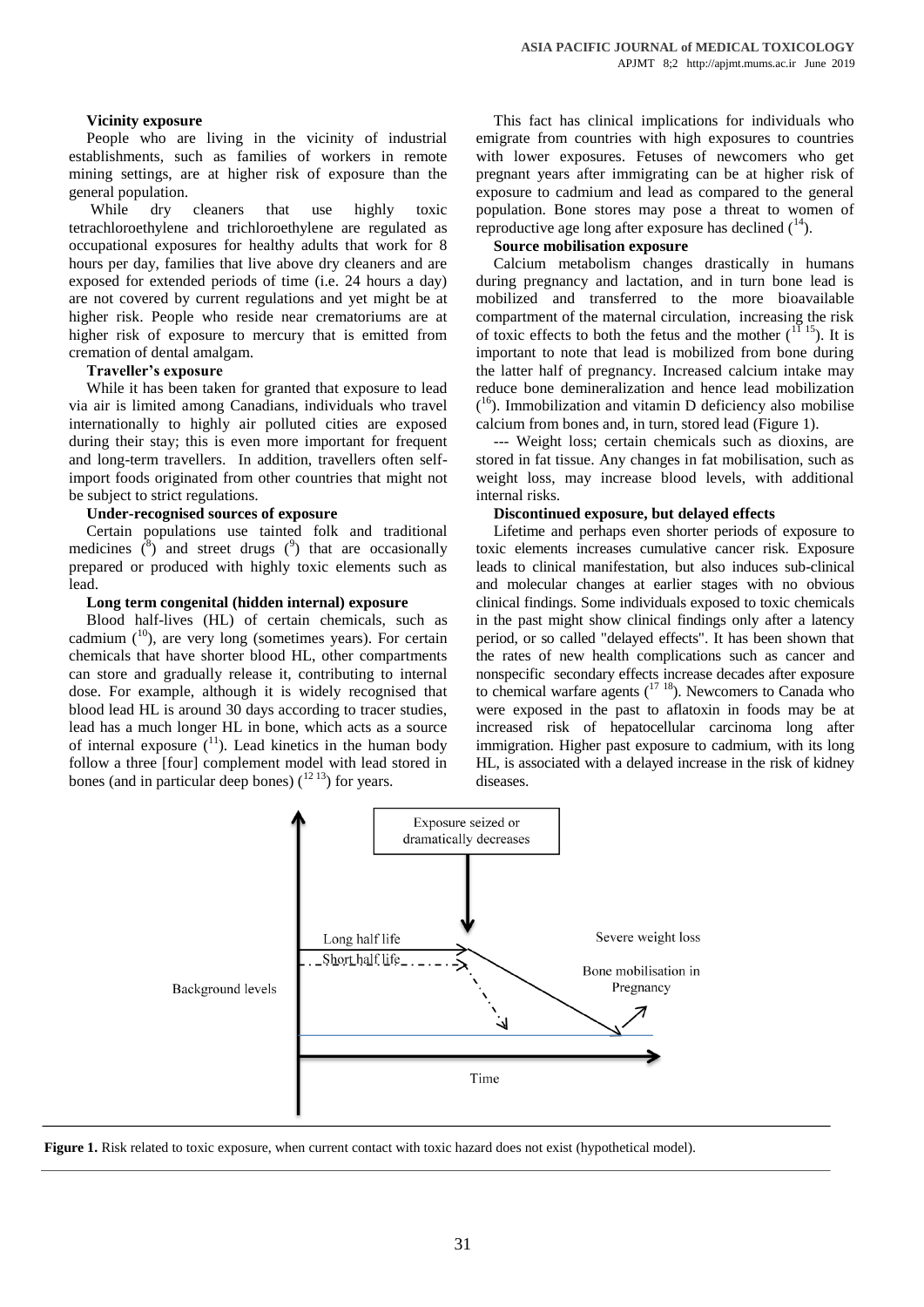#### **Transgenerational delayed effects in unexposed generations**

Research has established that toxicants can transfer from pregnant women to fetuses through umbilical cord. As a result, fetuses before being born are exposed to chemicals. Recent studies has revealed one step further; --- Reproductive cells of the fetus (third generation) can also be affected  $(19)$ . Zebrafish studies suggested that short-term exposures to some chemicals during pregnancy can cause reproductive system damage, hormonal changes, alter body weight, and even increase the risk of cancer for greatgrandchildren of exposed animals  $(20 21)$ . In fact, we are what our grandmothers ate (exposed to) long before our life began! Gene function alteration due to chemical exposure (epigenetics) can be passed on not only to the immediate offspring, but also to grandchildren and perhaps even greatgrandchildren  $(^{22})!$ 

#### **Age, bioaccumulation and higher rate of exposure**

Consuming one liver or one kidney of an "old" sea lion (traditional food among First Nations) might result in vitamin A and cadmium intakes that exceed the daily allowable intakes for a 2 year old child (under published calculation).

Even at stable background exposure levels, chemicals such as lead and cadmium bio-accumulate as individuals age  $(23-25)$ . Therefore, older people are at higher risk even if their current exposure is similar to the rest of population.

newcomers as compared to their peers, these minor routes of chemical detoxification become less effective and increase internal exposure.

#### **Less effectiveness of health messaging for new comers**

The appropriate safe limits for setting the regulatory values are scientifically, intellectually and practically designed. Recommendations provided by Health Canada  $(2007)^{27}$  regarding mercury exposure from seafood, for example took into account sensitive populations and variations among fish species in mercury concentrations. Newcomers speaking languages other than English might not be able to access these messages compared to the general public, leading to higher relative rates of fish consumption, with increased risk of mercury exposure in

## **CONCLUSION**

In this editorial we proposed a series of scenarios in which chemical-related risks exist in the absence of current exposure to the chemical of interest or when exposure does not exceed regulation limits. These considerations have greater clinical implications for newcomers from highly polluted geographical areas. --- It is time to update the

### **ACKNOWLEDGMENTS**

The authors would like to thank Miss Tissa Rahim for her assistance in English editing of this article.

**Conflict of interest:** None to be declared.

**Funding and support:** None.

#### **REFERENCES**

- 1. MacFarquhar JK, Broussard DL, Melstrom P, Hutchinson R, Wolkin A, Martin C, et al. Acute selenium toxicity associated with a dietary supplement. Arch Intern Med 2010;170:256-61.
- 2. Afshari R, Bellinger DC. Implementing New Regulation Promotes Health but May Increase Inequality. Asia Pac J Med Toxicol 2018;**7**:90-1.
- 3. Vandenberg LN, Colborn T, Hayes TB, Heindel JJ, Jacobs DR Jr, Lee DH, et al. Hormones and endocrine-disrupting chemicals: low-dose effects and nonmonotonic dose responses. Endocr Rev 2012;33:378-455.
- 4. Lanphear BP. Low-level toxicity of chemicals: No acceptable levels? PLoS Biol 2017;15:e2003066.
- 5. Afshari R, Bellinger DC. Socially Responsive Toxicology; Looking Outside the Windows of Medical Wards: A Tale of Lead Exposure Asia Pac J Med Toxicol 2015;4:95-6.
- 6. Oulhote Y, Mergler D, Barbeau B, Bellinger DC, Bouffard T, Brodeur MÈ, et al. Neurobehavioral function in school-age children exposed to manganese in drinking water. Environ Health Perspect 2014;122:1343-50.
- 7. Wang B, Du Y. Cadmium and its neurotoxic effects. Oxid Med Cell Longev 2013;2013:898034.
- 8. Jonasson ME, Afshari R. Historical documentation of lead toxicity prior to the 20th century in English literature. Hum Exp Toxicol 2017:960327117737146.
- 9. Afshari R, Emadzadeh A. Short communication: case report on adulterated opium-induced severe lead toxicity. Drug Chem Toxicol 2010;33:48-9.
- 10. Kelman GR. Cadmium metabolism in man. Hum Toxicol 1986;5:91-3.
- 11. Silbergeld EK. Lead in bone: implications for toxicology during pregnancy and lactation. Environ Health Perspect 1991;91:63-70.
- 12. de Vries I, Spaans E, van Dijk A, Meulenbelt J. Lead toxicokinetics. Development of a biokinetic model to understand and predict the outcome of treatment. Przegl Lek 1998;55:500-4.
- 13. O'Flaherty EJ. Physiologically based models for bone-seeking elements. V. Lead absorption and disposition in childhood. Toxicol Appl Pharmacol 1995;131:297-308.
- 14. Brown MJ, Hu H, Gonzales-Cossio T, Peterson KE, Sanin LH, de Luz Kageyama M, et al. Determinants of bone and blood lead concentrations in the early postpartum period. Occup Environ Med 2000;57:535-41.
- 15. Silbergeld EK, Schwartz J, Mahaffey K. Lead and osteoporosis: mobilization of lead from bone in postmenopausal women. Environ Res 1988;47:79-94.
- 16. Hertz-Picciotto I, Schramm M, Watt-Morse M, Chantala K, Anderson J, Osterloh J. Patterns and determinants of blood lead during pregnancy. Am J Epidemiol 2000;152:829-37.
- 17. Zafarghandi MR1, Soroush MR, Mahmoodi M, Naieni KH, Ardalan A, Dolatyari A, et al. Incidence of cancer in Iranian sulfur mustard exposed veterans: a long-term follow-up cohort study. Cancer Causes Control 2013;24:99-105.
- 18. Balali-Mood M, Afshari R, Zojaji R, Kahrom H, Kamrani M, Attaran D, et al. Delayed toxic effects of sulfur mustard on respiratory tract of Iranian veterans. Hum Exp Toxicol 2011;30:1141-9.
- 19. Castro BB, Freches AR, Rodrigues M, Nunes B, Antunes SC. Transgenerational Effects of Toxicants: An Extension of the Daphnia 21-day Chronic Assay? Arch Environ Contam Toxicol 2018;74:616-26.
- 20. Xu C, Niu L, Liu J, Sun X3, Zhang C4, Ye J, et al. Maternal exposure to fipronil results in sulfone metabolite enrichment and transgenerational toxicity in zebrafish offspring: Indication for an overlooked risk in maternal transfer? Environ Pollut 2019;246:876-84.